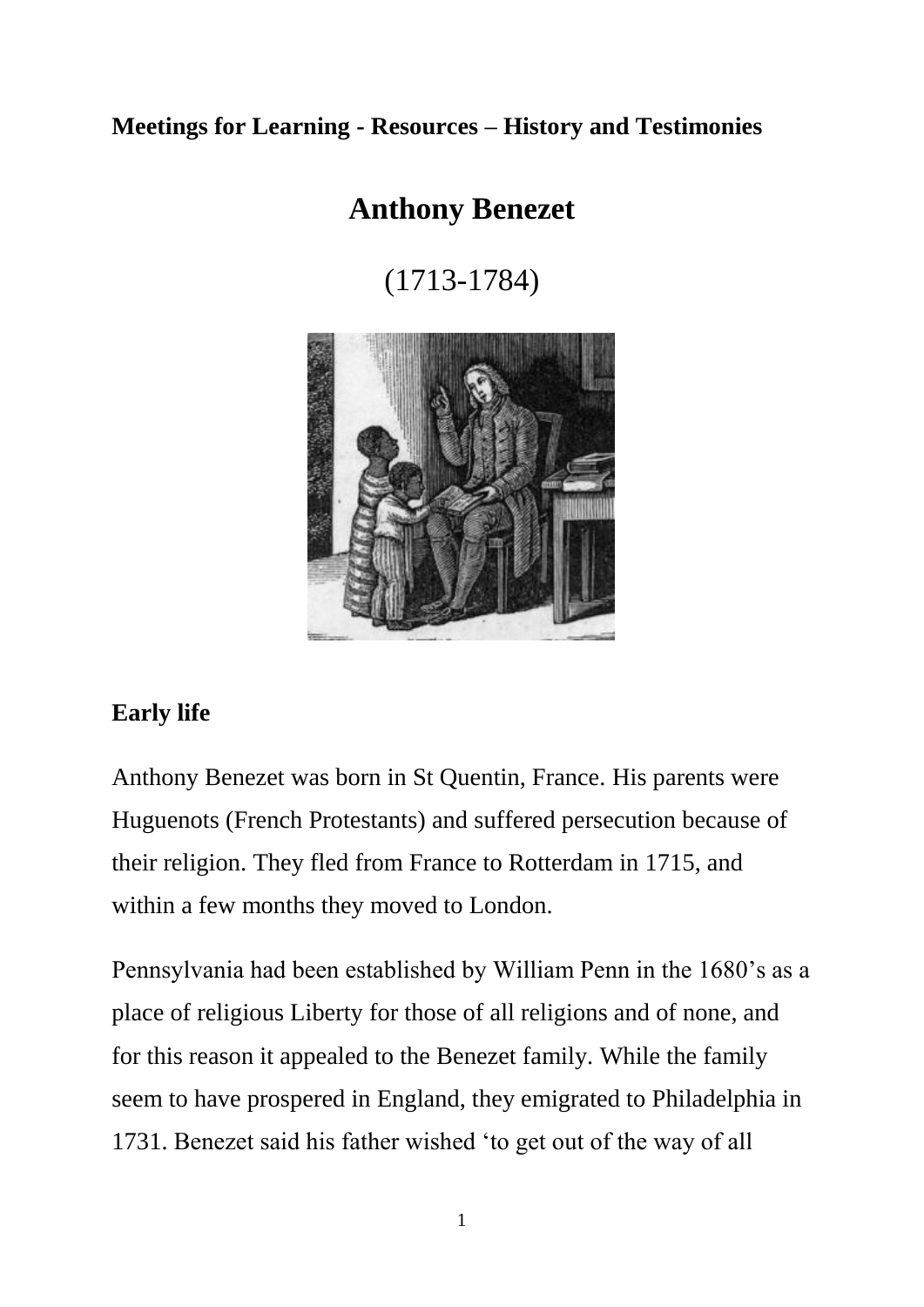hierarchy'.<sup>i</sup> They probably become Quakers in England. Benezet was aged 18 when he arrived in Philadelphia. In 1736, when he was aged 23, he married Joyce Marriott (aged 22). She was from Burlington, New Jersey, and had been a recognised Quaker Minister since 1731.

He started buying and selling goods, but he did not like the work, because like his great friend John Woolman, he thought it was too much involved with material things and the snares of worldly ways. Eventually he found work as a teacher in 1739. He thought that teaching was a very useful occupation, through which young people's lives might be influenced positively. He also did some proof reading in Christopher Sower's printing and newspaper office. He later worked in a number of different schools, teaching both girls and boys, as well as black children and black adults. The teaching provided a basic income for him. However his great work in life was as a campaigner against slavery.

#### **Working against slavery**

Anthony Benezet worked against slavery in two main ways. Firstly, he conducted a literature campaign. He researched and wrote and published pamphlets and books against slavery, and encouraged others to do so. He got these books and pamphlets published and republished, often at his own expense, and he distributed both his own works, and the works of others widely.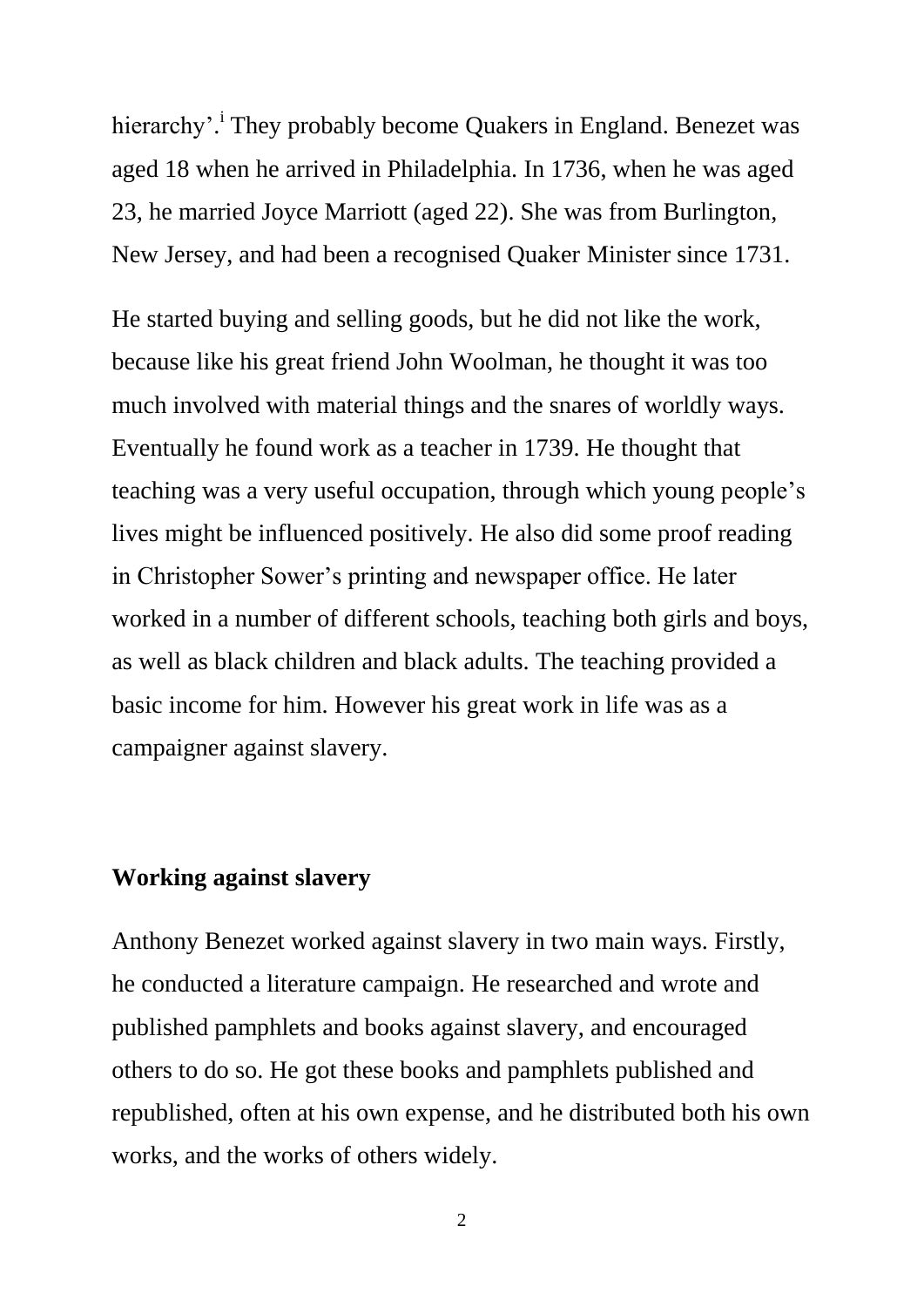Secondly, he got in contact with anyone who might work against the slave trade and slavery, including people who had political influence, and he asked them to work to influence politicians to change the laws. He had numerous contacts and correspondents, and he encouraged these people to network and lobby against slavery. Benezet's motivation to labour on behalf of oppressed people may have come from his family's experience of persecution. 'One of my uncles was hung by these intolerants, my aunt was put in a convent, two of my cousins died at the galleys, and my fugitive father was hung in effigy for explaining the gospel differently from the priests, and was ruined by the confiscation of his property', he once said.<sup>ii</sup>

Benezet greatly valued his liberty in Pennsylvania, and he knew from family experience that persecution was wrong and brutal. He saw every other human being as his equal, and he could not be silent in the face of the oppression and persecution of his fellow human beings who were enslaved.

#### **Benezet's influence**

Benezet influenced and befriended others through his writings, particularly John Wesley, Thomas Clarkson and Granville Sharp. John Wesley was the founder of Methodism, and he was inspired by Benezet's *Historical Account of Guinea* to take a position against slavery, and to publish a pamphlet *Thoughts on Slavery* in 1774.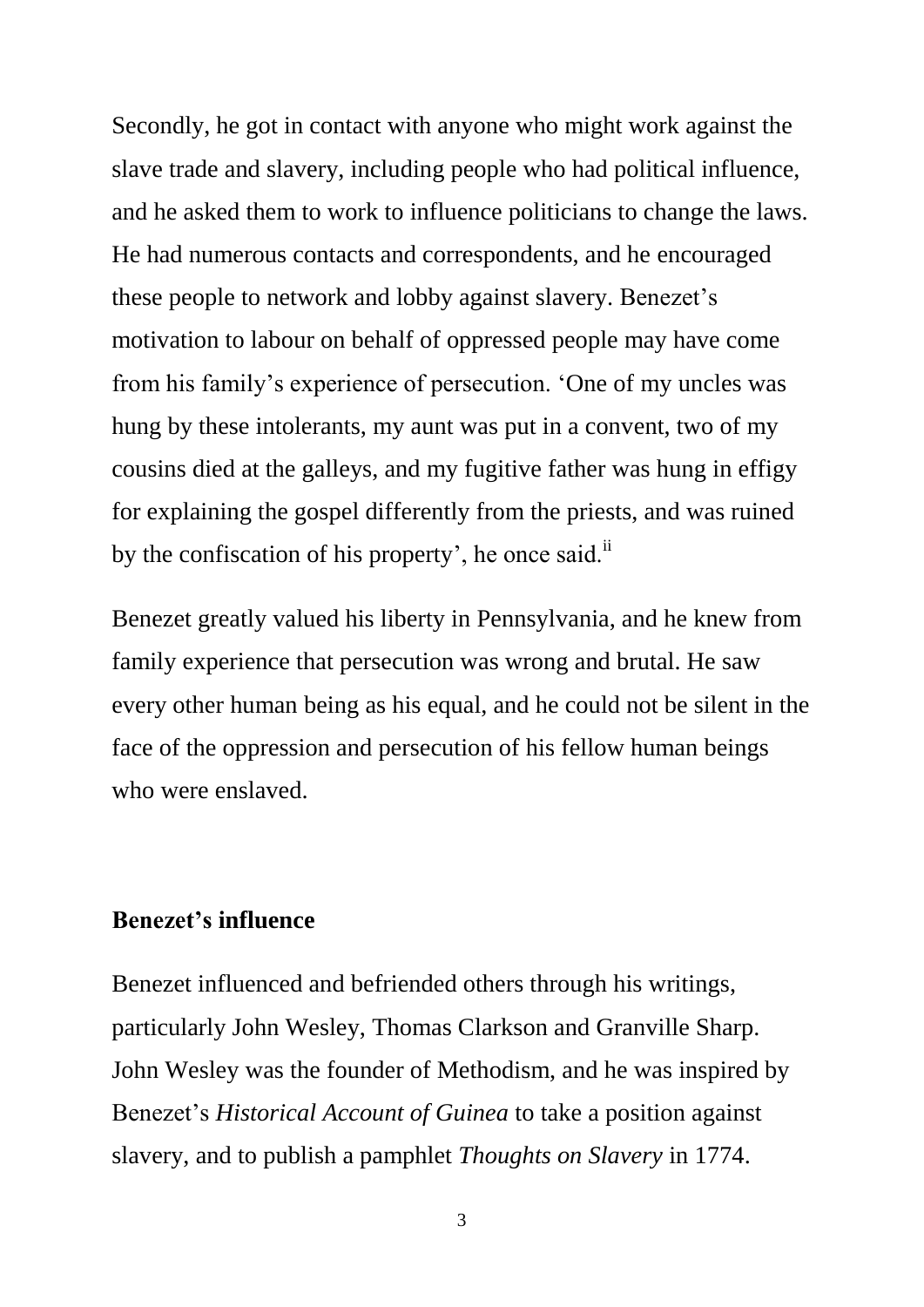Thomas Clarkson also read Benezet's *Historical account of Guinea*, and it provided him with all the information he needed to win a prize at the University of Cambridge for the best essay on the subject: 'Is it lawful to make slaves of others against their will?' Clarkson went on to dedicate his life to the anti-slavery movement in Britain, and to the campaign for the abolition of the slave trade. He credited Benezet with producing the clearest, most comprehensive and most influential writings on slavery at that time. Granville Sharp was an English lawyer who defended slaves in court cases. He found Benezet's writings useful for his legal work, and they began a correspondence. Sharp became one of Benezet's European abolitionist network, an informal group of people who co-operated to influence people and governments against slavery and the slave trade.

Benezet wrote to anyone whom he thought may be helpful to the cause, ranging from Queen Charlotte of Great Britain, to his former schoolchildren. He seems to have asked for names and details of potentially useful contacts from any Quakers who were travelling in the Ministry. Joseph Oxley, a merchant from Norwich, who travelled in the Ministry in America, gave Benezet the names of John and Henty Gurney. They were brothers who opened a bank in partnership in Norwich. (John's daughter Elizabeth Fry was later involved in prison reform, and is featured on the English £5 note). Benezet wrote to them in 1772, that he had a great concern for slavery and he enclosed some literature on the subject. He wondered how people professing Christianity could be 'innocent and yet silent spectators of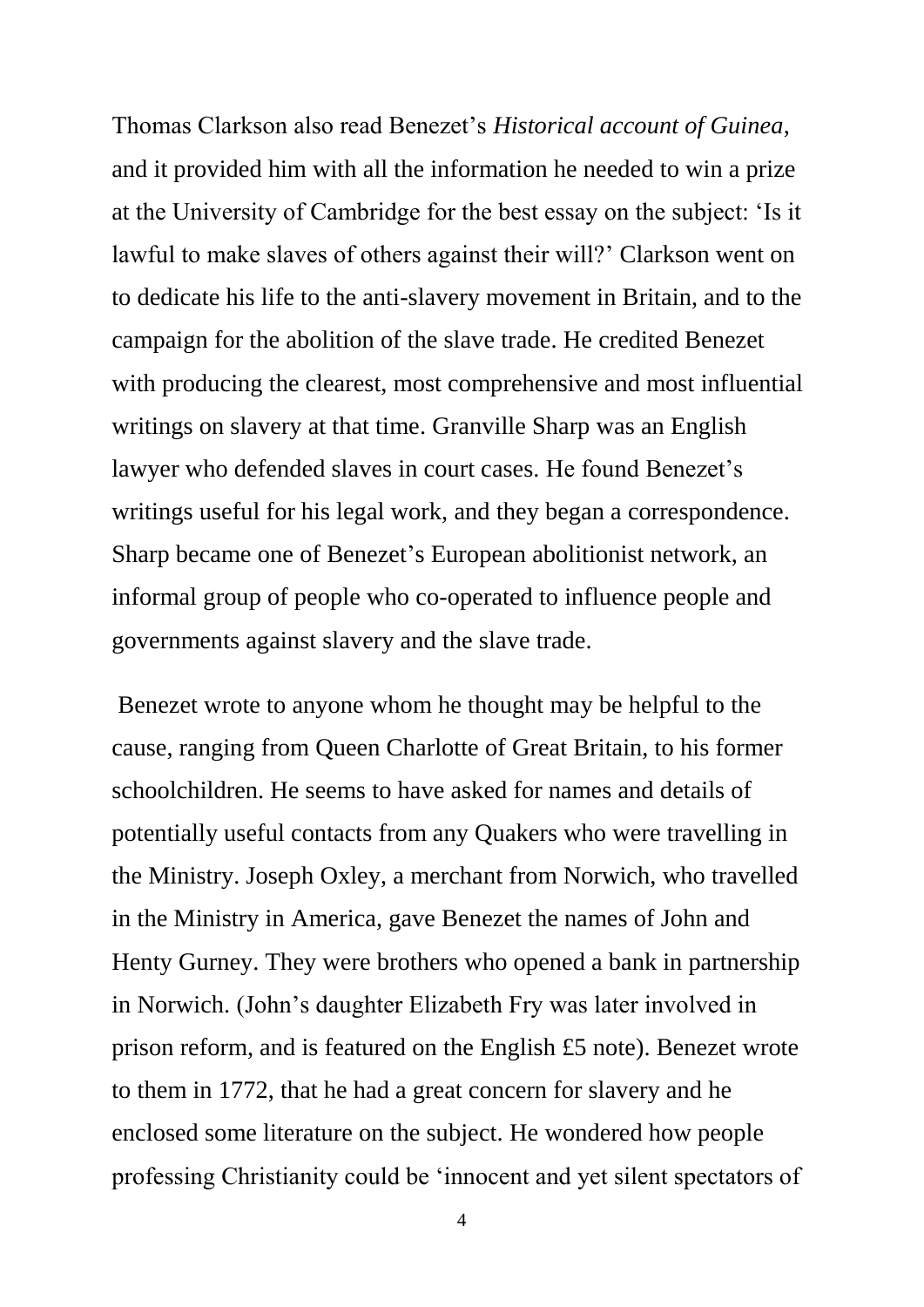this mighty infringement of every humane and sacred right?' He suggested that all who are concerned for the civil and religious welfare of their country must give serious consideration to this matter, and 'avert the judgement which this evil will bring upon every people who are defiled therewith'. He gave the example that black people's evidence was not accepted in court, and that it was not uncommon to hear of black people 'wantonly, passionately or cruelly murdered, with no legal notice being taken of it'. He then suggests that if some extracts of the publications enclosed could be 'periodically published in some of your publick prints', it would bring the matter to the notice of 'those in whose power it is to procure a remedy'. He suggested that the Gurneys in England would not 'be under the fear we are in, of saying that which may be construed as making the negroes acquainted with their own strength, and terrifying the people.<sup>iii</sup>'

Another travelling minister, Samuel Neale from Dublin, gave Benezet the name of Richard Shackleton, of Ballytore, Ireland. Benezet wrote a similar sort of letter. He briefly mentioned the woeful effects of slavery on the oppressors, 'in corrupting their morals, and hardening their hearts to that degree, that they and their offspring become alienated from God, estranged from all good, and are hastening to a state of greater, far greater, and more deeply corrupt barbarity, than that from which our progenitors emerged before their acquaintance with Christianity'. Again he asks 'can we be both silent and innocent spectators? Ought we not, jointly or separately, to bring this matter before the King and Parliament?' He emphasized that the slave trade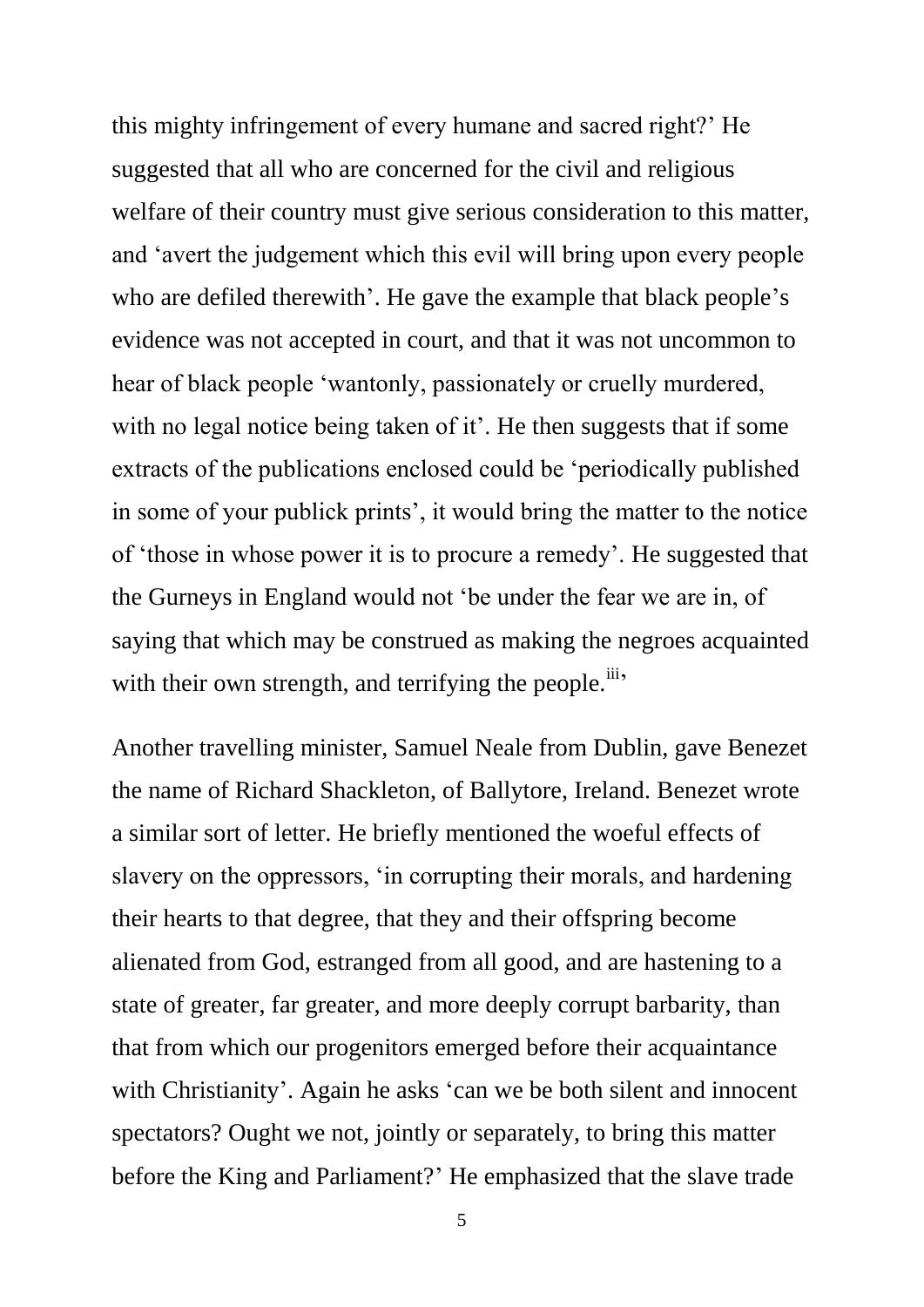takes place 'under the sanction of laws made by our representatives in Parliament.' Benezet mentions that he was given encouragement by Samuel Neale, who 'tells me thou art closely connected with a person of judgement and weight in the English Parliament, who may be a good instrument in forwarding an enquiry into this potent evil.' (This referred to Edmund Burke, MP, who was educated at Shackleton's school in Ballytore) Finally, Benezet asks for a few lines in answer, and to establish a correspondence.<sup>iv</sup> Benezet hoped to persuade Shackleton to influence Burke to speak against the slave trade in Parliament.

Benezet wrote to the Archbishop of Canterbury, Thomas Secker, in the 1760's, to try to get the Established Church to speak out against the slave trade. After some friendly greetings, Benezet wrote of the cruelty and oppression of the slave trade. He enclosed some pamphlets with his letter, which 'set forth the great inhumanity and wickedness which this trade gives life to, whereby hundreds of thousands of our fellow creatures, equally with us the subjects of Christ's redeeming grace, and as free as we are by nature, are kept under the worst oppression, and many of them yearly brought to an untimely end.' He expressed surprise that this evil had been supported by government and by law. He suggested that it must be that 'many worthy men of power, both of the laity and the clergy, have been unacquainted with the horrible wickedness with which the trade is carried on'.<sup>V</sup> He cleverly did not blame the archbishop and those in power, but suggested they mustn't have known about it. However, he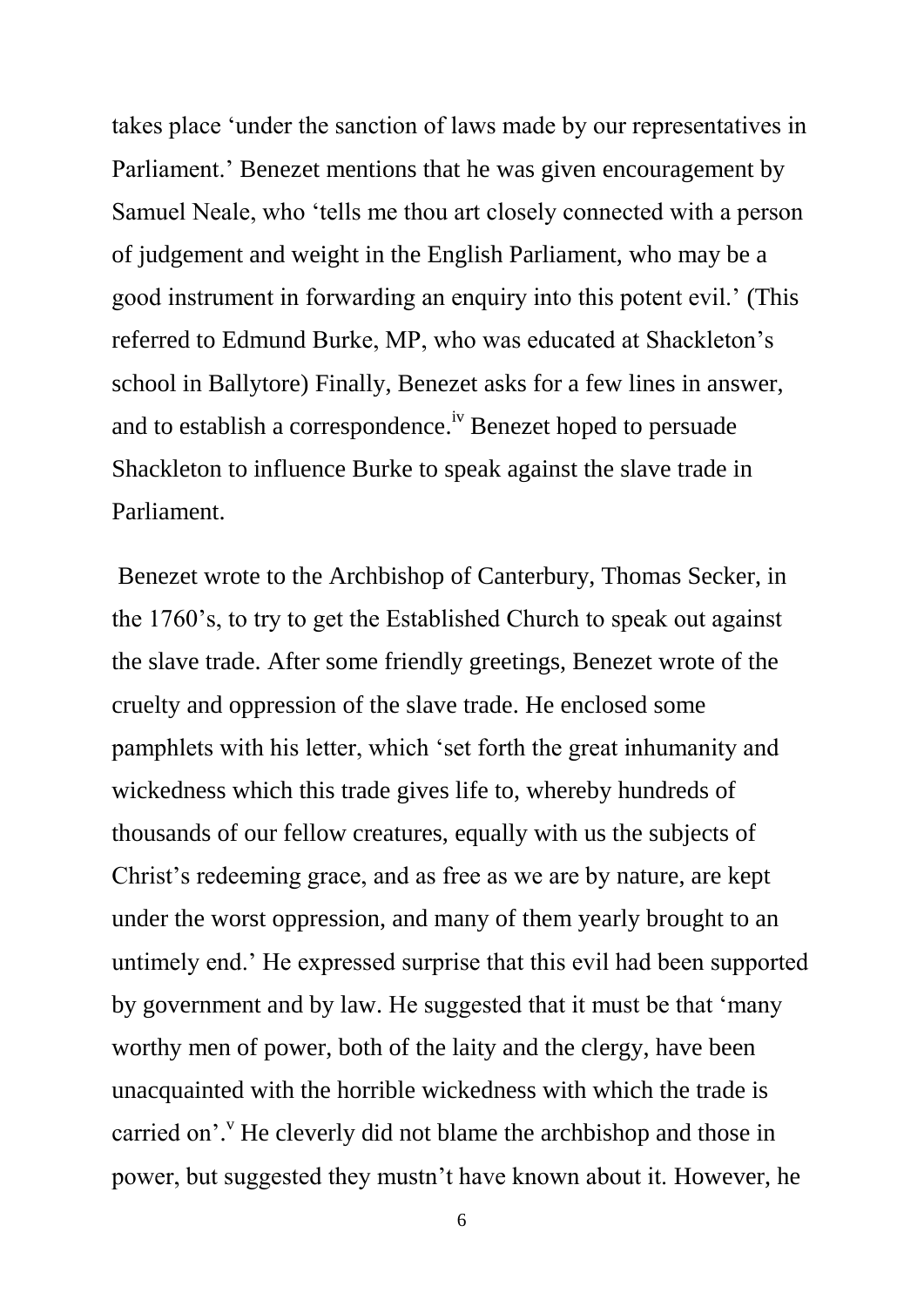states the clergy and lawmakers' responsibility as Christians quite clearly, and sends the Bishop enough literature to have him fully informed on the subject, so that he can have no further excuse. He emphasises that these slaves are equally children of God and human beings like every other.

As well as the many letters to people who might influence governments and Churches against slavery, Benezet also wrote very important, well researched, comprehensive accounts of slavery and the slave trade. He compiled information and dispersed it as widely as possible, on the barbarity of slavery, the development of the slave trade, and the absolute immorality of enslavement of other human beings. A modern edition of his writings was published in 2013.

# **Questions for small group discussion or worship sharing or journaling:**

Is it possible to be Christian or religious and stay 'silent spectators' on infringements on human rights today? Is there some aspect of human rights that particularly concerns you?

Benezet compiled information, wrote pamphlets and distributed them widely to influence people to improve society. How do we communicate our messages for social justice today? How effective are our methods?